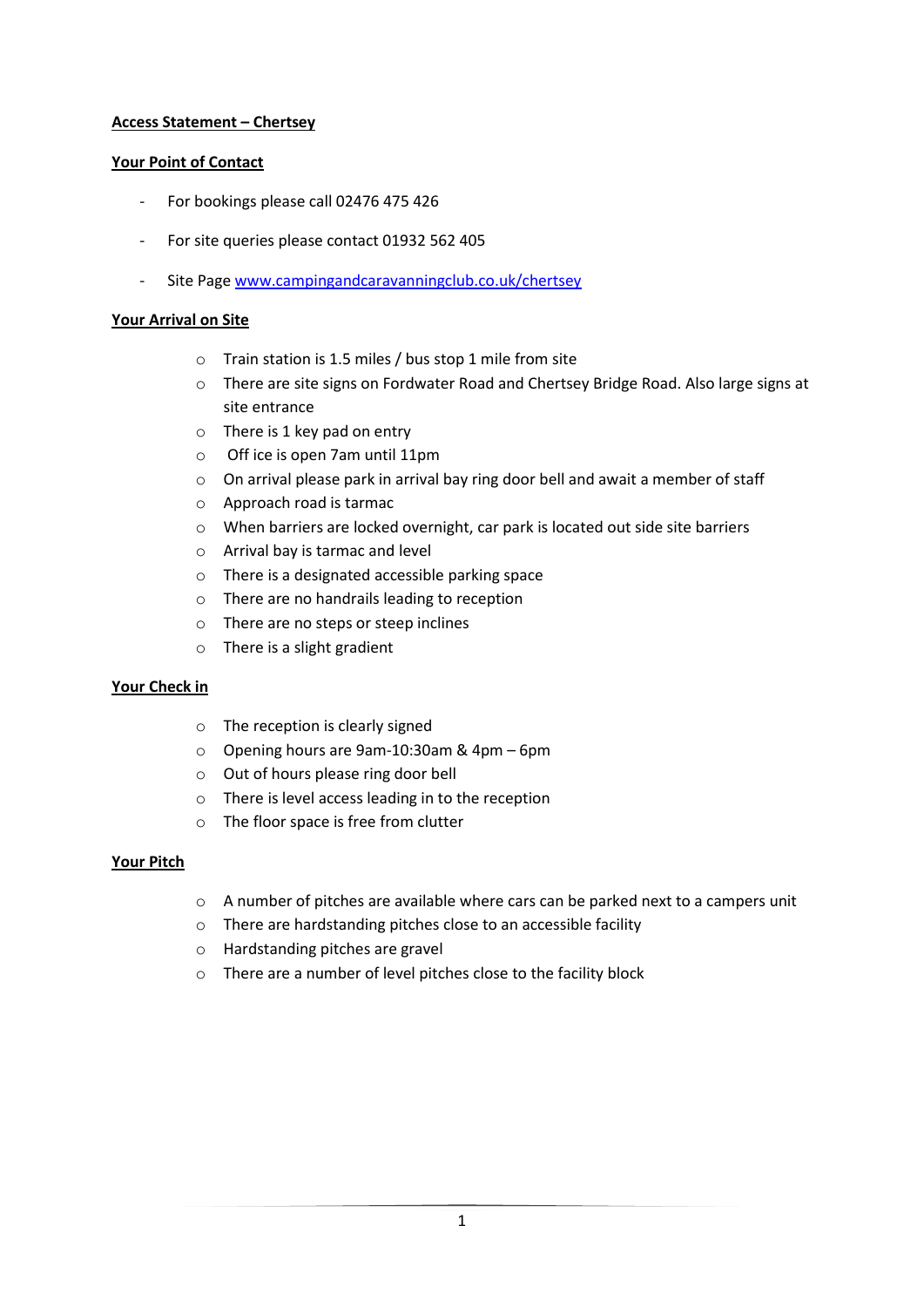# **Your Facilities**

- o There is a clear, well maintained path leading to the facilities
- o There are no steps leading to the facility block
- o There is level access leading to the facility block
- o There are no semi-ambulant cubicles
- o There is a mixture of lever top and push button taps
- o All showers have seats
- o Showers are push button operated
- o Showers have a step leading to them
- o Facility block is lit at night

## **Your Accessible Facilities**

- o There is a flat level path leading to the accessible facility
- o There are no handrails leading to the accessible facility
- o There is flat level access in to the accessible facility
- o The toilet has handrails
- o The toilet has a large flush handle
- o Transfer space either side of the toilet
- o The washbasin cannot be reached from the toilet
- o Taps are lever operated
- o There is a hand dryer
- o There is a full length mirror
- o The shower has handrails
- o The shower is dial operated
- o The shower is open access
- o The shower head is height adjustable
- o The floor is non-slip
- o There is no hair dryer
- o There is an emergency chord and it can be reached from the floor
- o It can be heard from the staff pitches and also the reception

## **Your Laundry and Food Preparation Areas**

- o These areas have good level access
- o The surface is paved
- o Taps are screw top
- o The washing machine is front loading
- o At least one can be loaded from the floor
- o The tumble dryers are front loading and at least one can be loaded form the floor
- o There is a wall mounted iron
- o There is a freestanding ironing board
- o There are both indoor and outdoor washing up facilities
- o Taps are screw top
- o There is an outdoor drying area